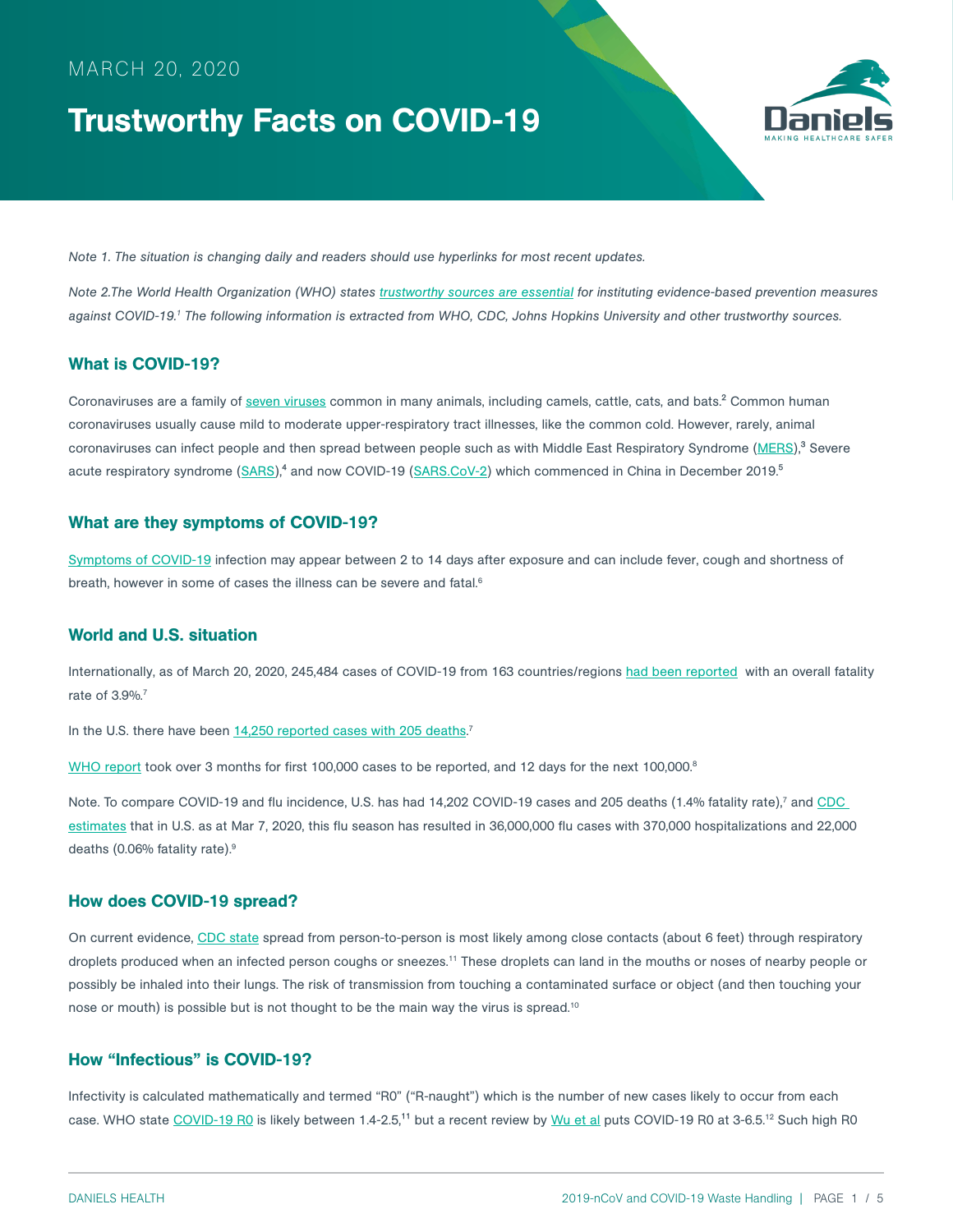may account for the rapid spread of COVID-19 and makes it more infectious than the R0 of <u>3 for SARS</u>,<sup>13</sup> and the <u>1.0-5.7 for MERS.</u>14 [By comparison](https://bmcinfectdis.biomedcentral.com/articles/10.1186/1471-2334-14-480) influenza R0 is 1.3 (Seasonal) to 1.8 (Pandemic) and measles R0 is 12-18.15 With regard to fatality rates, the COVID-19 fatality rate of 3.9%,<sup>7</sup> is less than <u>SARS (11%)</u>,13 and MERS <u>(35%)</u>.14

#### How can HCP protect themselves against COVID-19?

Clear updated guidelines for healthcare professionals (HCP) protection are available at [WHO](https://www.who.int/publications-detail/infection-prevention-and-control-during-health-care-when-novel-coronavirus-(ncov)-infection-is-suspected-20200125),<sup>16</sup> OSHA<sup>17</sup> and [CDC](https://www.cdc.gov/coronavirus/2019-ncov/infection-control/control-recommendations.html?CDC_AA_refVal=https%3A%2F%2Fwww.cdc.gov%2Fcoronavirus%2F2019-ncov%2Fhcp%2Finfection-control.html).<sup>18</sup> CDC advises that administrative rules and engineering controls, environmental hygiene, correct work practices, and appropriate use of personal protective equipment (PPE) are all necessary to prevent infections. All HCP who enter the room of a patient with suspected or confirmed COVID-19 should adhere to Standard and Transmission-Based Precautions, which along with hand hygiene may include gloves, gowns, respiratory and eye protection. In addition, HCP should take precautions when performing aerosol-generating procedures.18

#### What if I exhibit COVID-19-like symptoms?

If you develop COVID-19 symptoms or think you might have it, <u>CDC advise the following</u>:'<sup>9</sup>

- Stay home except to get medical care
- Separate yourself from others in your home
- Wear a facemask when around others and before you enter a healthcare provider's office
- Cover your coughs and sneezes
- Clean your hands often
- Avoid sharing household items
- Clean high-touch surfaces in your room daily (let someone else clean other areas of the home)
- Monitor your symptoms
- If symptoms worsen (difficulty breathing, persistent chest pain, confusion, bluish face) call 911 and inform them you have, or think you have, COVID-19

#### How is 2019-COVID-19 waste handled?

[OSHA](https://www.osha.gov/SLTC/novel_coronavirus/controlprevention.html), [CDC](https://www.cdc.gov/coronavirus/2019-nCoV/hcp/infection-control.html) and [WHO](https://www.who.int/publications-detail/infection-prevention-and-control-during-health-care-when-novel-coronavirus-(ncov)-infection-is-suspected-20200125) all state that waste from COVID-19 patients is handled as standard regulated medical waste (RMW).<sup>16-18</sup>

In their COVID-1[9 Infection Prevention Recommendations,](https://www.cdc.gov/coronavirus/2019-ncov/infection-control/control-recommendations.html?CDC_AA_refVal=https%3A%2F%2Fwww.cdc.gov%2Fcoronavirus%2F2019-ncov%2Fhcp%2Finfection-control.html) CDC state, *"Management of…medical waste should also be performed in accordance with routine procedures"*. 18

#### For routine RMW containment onsite, the [CDC RMW Guidelines](https://www.cdc.gov/infectioncontrol/guidelines/environmental/background/medical-waste.html)<sup>20</sup> state:

- A single, leak-resistant biohazard bag is usually adequate for containment of regulated medical wastes, provided the bag is sturdy and the waste can be discarded without contaminating the bag's exterior.
- Contamination or puncturing of the bag requires placement into a second biohazard bag.
- All bags should be securely closed for disposal.

For routine transport of RMW waste offsite, the [US Dept of Transport RMW 49 CFR 49 173.134\(c\)](https://www.law.cornell.edu/cfr/text/49/173.197) requires the above RMW plastic bags be contained in a rigid container,<sup>21</sup> and the Hazardous Materials Table in [49 CFR 172.101](https://www.ecfr.gov/cgi-bin/text-idx?SID=ae15ede2730beed1bb677b2021049803&mc=true&node=se49.2.172_1101&rgn=div8) requires RMW be transported as "UN 3291 *Regulated medical waste, n.o.s. or Clinical waste, unspecified, n.o.s. or (BIO) Medical waste, n.o.s., or Biomedical waste, n.o.s. or Medical waste, n.o.s."*22 (i.e. standard RMW transport packaging).

Note. [Specimens from suspect COVID-19 cases and cultures of SARS-CoV-2](https://www.cdc.gov/coronavirus/2019-ncov/lab/lab-biosafety-guidelines.html?CDC_AA_refVal=https%3A%2F%2Fwww.cdc.gov%2Fcoronavirus%2F2019-ncov%2Flab-biosafety-guidelines.html) are Category B substances and must be packaged and transported as UN 3373 when sent offsite.<sup>23</sup>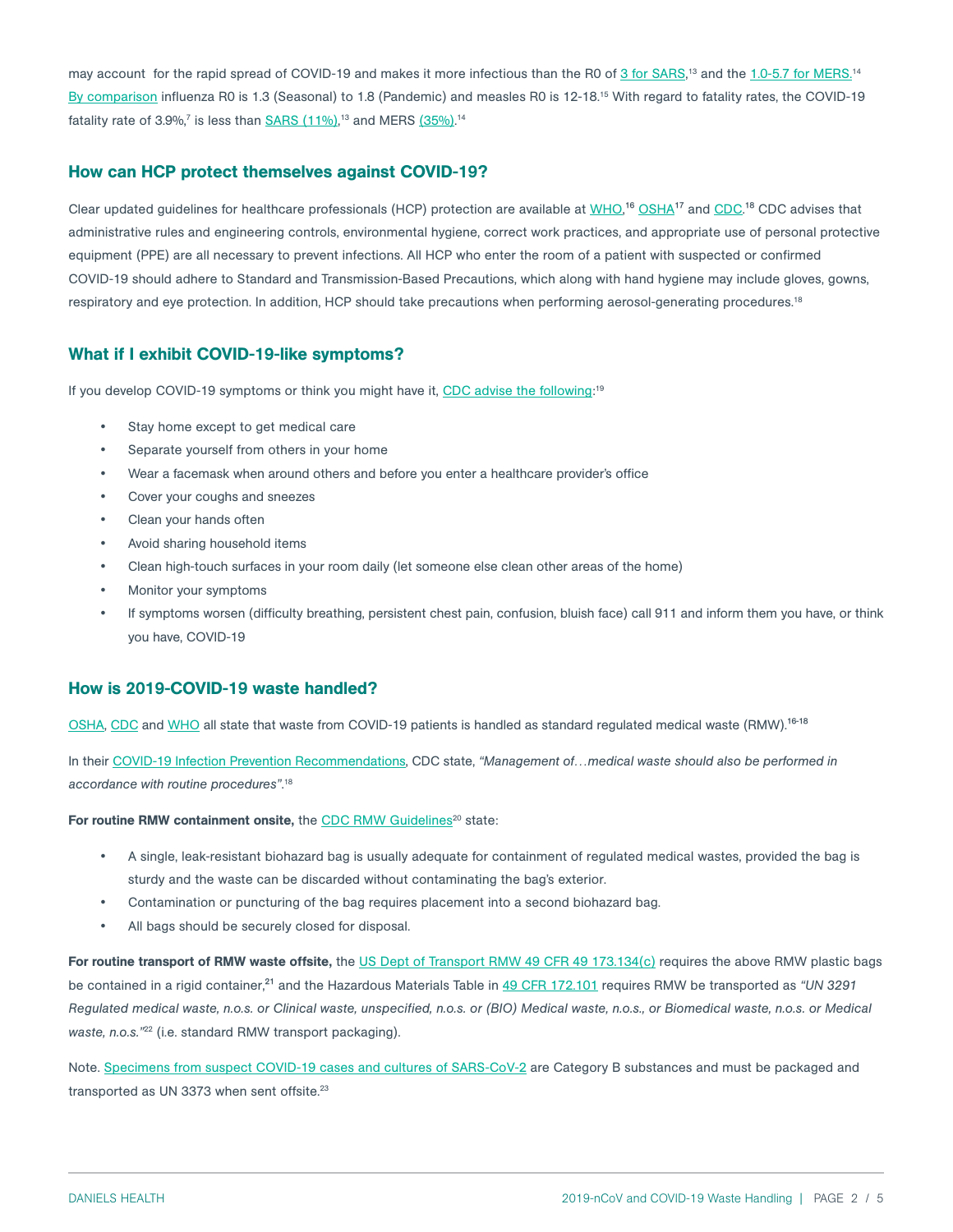## How is COVID-19 waste treated?

As COVID-19 waste is standard regulated medical waste, the RMW chapter of the CDC [2003 Environmental Infection Control](https://www.cdc.gov/infectioncontrol/guidelines/environmental/background/medical-waste.html)  Guidelines<sup>20</sup> states:

- Regulated medical wastes are treated or decontaminated to reduce the microbial load in or on the waste and to render the by-products safe for further handling and disposal.
- The treatment need not render the waste "sterile"
- Treatment processes are licensed under each state's medical waste regulations and treatment methods may include autoclaving, incineration, chemical disinfection, grinding/shredding/disinfection methods, energy-based technologies (e.g., microwave or radiowave treatments), and disinfection/encapsulation method

### Can reusable sharps containers be used for COVID-19 wastes?

Yes. COVID-19 is classified as standard RMW and reusable sharps bins may be used as normal, i.e. meets:

- Meets [OSHA Bloodborne Pathogen Standard 29 CFR 1910.1030](https://www.osha.gov/pls/oshaweb/owadisp.show_document?p_id=10051&p_table=STANDARDS) requirements.<sup>24</sup>
- Meets **FDA requirements for pre-market clearance**.<sup>25</sup>
- Meets US DOT 49 CFR requirements, including:
	- $-173.134(c)2(x)$  requirements for sharps containers,<sup>21</sup>
	- [49 CFR 172.101](https://www.ecfr.gov/cgi-bin/text-idx?SID=ae15ede2730beed1bb677b2021049803&mc=true&node=se49.2.172_1101&rgn=div8)<sup>22</sup> for Hazardous Materials transport, and
	- [49 CFR 173.197\(e\)\(3\),](https://www.law.cornell.edu/cfr/text/49/173.197)<sup>26</sup> requirements for reusable sharps containers:

(i) The sharps container is specifically approved and certified by the U.S. Food and Drug Administration as a medical device for reuse.

(ii) The sharps container must be permanently marked for reuse.

(iii) The sharps container must be disinfected prior to reuse by any means effective for the infectious substance the container previously contained.

(iv) The sharps container must have a capacity greater than 7.57 L (2 gallons) and not greater than 151.42 L (40 gallons) in volume.

Note 1. [Recent research by van-Doremalen](https://www.nejm.org/doi/pdf/10.1056/NEJMc2004973?articleTools=true) et al suggests SARS-CoV-2 virus may survive 2-3 days on some hard surfaces,<sup>27</sup> but "surfaces" are not thought to be the main way the virus is spread.<sup>10</sup> Early work showed [simple disinfectants will easily kill SARS](https://www.journalofhospitalinfection.com/article/S0195-6701(05)00044-7/pdf) coronavirus.28

Note 2. Reusable sharps bins are not ["patient equipment"](https://www.cdc.gov/coronavirus/2019-ncov/infection-control/control-recommendations.html?CDC_AA_refVal=https%3A%2F%2Fwww.cdc.gov%2Fcoronavirus%2F2019-ncov%2Fhcp%2Finfection-control.html)<sup>18</sup> and decontamination before removing from COVID-19 patient rooms is not required (i.e. no special handling, labelling or procedures are required).

Note 3. Under [CDC COVID-19 Infection Prevention recommendations](https://www.cdc.gov/coronavirus/2019-ncov/infection-control/control-recommendations.html?CDC_AA_refVal=https%3A%2F%2Fwww.cdc.gov%2Fcoronavirus%2F2019-ncov%2Fhcp%2Finfection-control.html), personnel entering patient rooms (e.g. to exchange reusable sharps containers) are required to wear appropriate PPE as per facility protocols.<sup>18</sup>

#### Can reusable RMW bins be used for COVID-19 wastes?

Yes. COVID-19 wastes are classified as RMW and reusable RMW bins may be used provided the bins meet the normal requirements i.e.:

- Meet [US Dept of Transport 49 CFR 49 173.134\(c\)](https://www.law.cornell.edu/cfr/text/49/173.197) for rigid containers,<sup>21</sup> and are transported as UN 3291 in accord with 49 CFR [172.101.](https://www.ecfr.gov/cgi-bin/text-idx?SID=ae15ede2730beed1bb677b2021049803&mc=true&node=se49.2.172_1101&rgn=div8) 22
- Meet [state RMW requirements](http://www.hercenter.org/rmw/rmwlocator.php) for decontamination between uses.<sup>29</sup>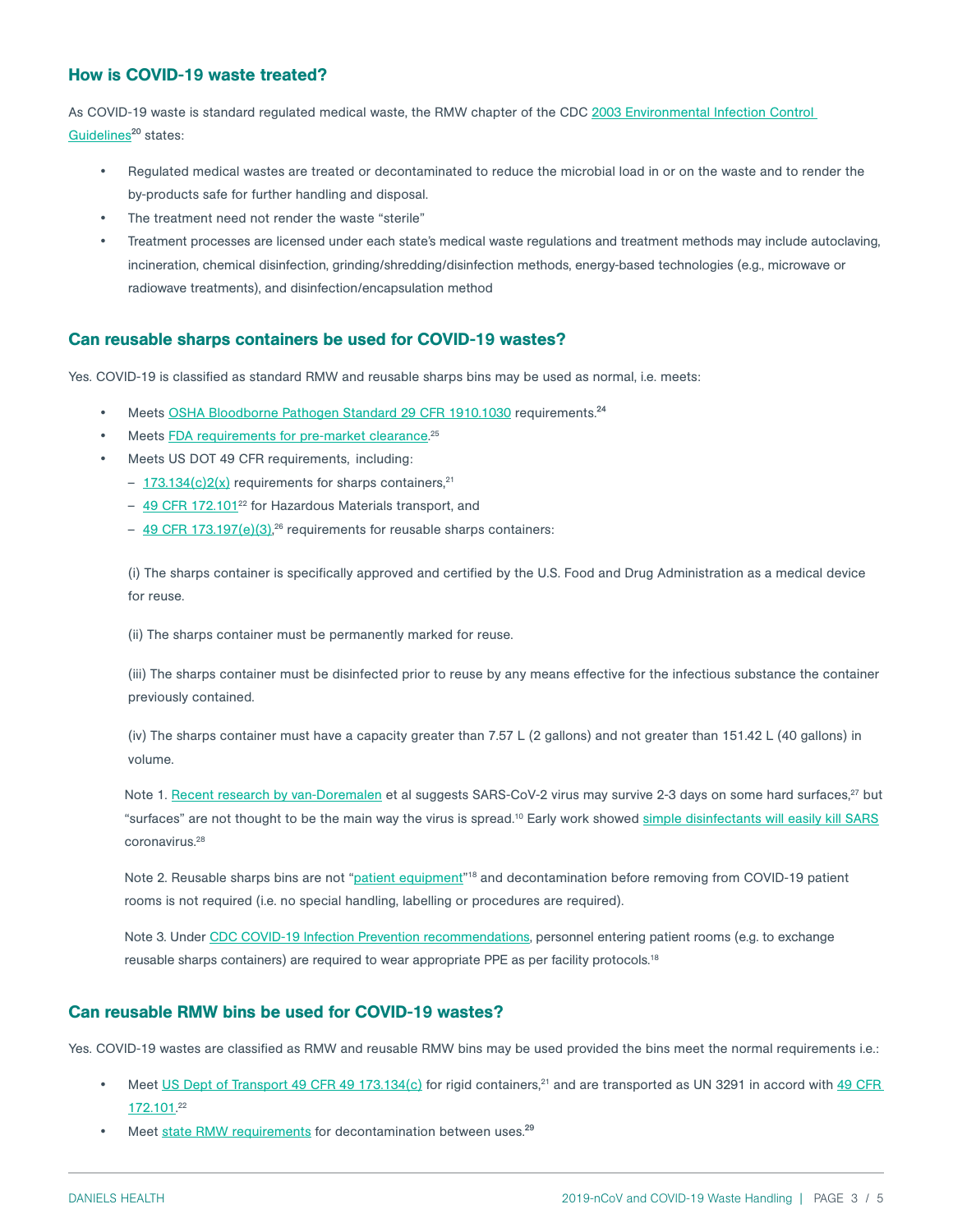# References

- 1. Novel Coronavirus (2019-nCoV). Situation Reports 13 (Feb 2, 2020) World Health Organization. [https://www.who.int/docs/default-source/](https://www.who.int/docs/default-source/coronaviruse/situation-reports/20200202-sitrep-13-ncov-v3.pdf?sfvrsn=195f4010_6) [coronaviruse/situation-reports/20200202-sitrep-13-ncov-v3.pdf?sfvrsn=195f4010\\_6.](https://www.who.int/docs/default-source/coronaviruse/situation-reports/20200202-sitrep-13-ncov-v3.pdf?sfvrsn=195f4010_6) Accessed Mar 19, 2020.
- 2. Human Coronavirus Type. Centers for Disease Control and Prevention. <https://www.cdc.gov/coronavirus/types.html>. Accessed Mar 19, 2020.
- 3. WHO MERS-CoV Global Summary and Assessment of Risk, July 2019 (WHO/MERS/RA/19.1). Geneva, Switzerland: World Health Organization; 2019.<https://apps.who.int/iris/bitstream/handle/10665/326126/WHO-MERS-RA-19.1-eng.pdf?ua=1>. Accessed Mar 19, 2020.
- 4. Consensus document on the epidemiology of severe acute respiratory syndrome (SARS). World Health Organization[. https://www.who.int/](https://www.who.int/csr/sars/en/WHOconsensus.pdf) [csr/sars/en/WHOconsensus.pdf.](https://www.who.int/csr/sars/en/WHOconsensus.pdf) Accessed Mar 19, 2020.
- 5. Coronavirus Disease 2019 (COVID-19). Situation Summary. Mar 18, 2020. Centers for Disease Control and Prevention. [https://www.cdc.](https://www.cdc.gov/coronavirus/2019-ncov/cases-updates/summary.html?CDC_AA_refVal=https%3A%2F%2Fwww.cdc.gov%2Fcoronavirus%2F2019-ncov%2Fsummary.html) [gov/coronavirus/2019-ncov/cases-updates/summary.html?CDC\\_AA\\_refVal=https%3A%2F%2Fwww.cdc.gov%2Fcoronavirus%2F2019](https://www.cdc.gov/coronavirus/2019-ncov/cases-updates/summary.html?CDC_AA_refVal=https%3A%2F%2Fwww.cdc.gov%2Fcoronavirus%2F2019-ncov%2Fsummary.html) [ncov%2Fsummary.html](https://www.cdc.gov/coronavirus/2019-ncov/cases-updates/summary.html?CDC_AA_refVal=https%3A%2F%2Fwww.cdc.gov%2Fcoronavirus%2F2019-ncov%2Fsummary.html). Accessed Mar 19, 2020.
- 6. Coronavirus Disease 2019 (COVID-19). Symptoms. Centers for Disease Control and Prevention. [https://www.cdc.gov/coronavirus/2019](https://www.cdc.gov/coronavirus/2019-ncov/symptoms-testing/symptoms.html) [ncov/symptoms-testing/symptoms.html.](https://www.cdc.gov/coronavirus/2019-ncov/symptoms-testing/symptoms.html) Accessed Mar 19, 2020.
- 7. Coronavirus COVID-19 Global Cases. Center for Systems Science and Engineering, John Hopkins University, USA. [https://gisanddata.maps.](https://gisanddata.maps.arcgis.com/apps/opsdashboard/index.html#/bda7594740fd40299423467b48e9ecf6) [arcgis.com/apps/opsdashboard/index.html#/bda7594740fd40299423467b48e9ecf6](https://gisanddata.maps.arcgis.com/apps/opsdashboard/index.html#/bda7594740fd40299423467b48e9ecf6). Accessed Mar 19, 2020
- 8. Novel Coronavirus (2019-nCoV). Situation Reports 59 (Mar 19, 2020) World Health Organization. [https://www.who.int/docs/default-source/](https://www.who.int/docs/default-source/coronaviruse/situation-reports/20200319-sitrep-59-covid-19.pdf?sfvrsn=c3dcdef9_2) [coronaviruse/situation-reports/20200319-sitrep-59-covid-19.pdf?sfvrsn=c3dcdef9\\_2](https://www.who.int/docs/default-source/coronaviruse/situation-reports/20200319-sitrep-59-covid-19.pdf?sfvrsn=c3dcdef9_2). Accessed Mar 19, 2020.
- 9. Weekly U.S. Influenza Surveillance Report. Centers for Disease Control and Prevention [https://www.cdc.gov/flu/weekly/index.htm.](https://www.cdc.gov/flu/weekly/index.htm) Accessed Mar 19, 2020.
- 10. Coronavirus Disease 2019 (COVID-19): How it Spreads. Centers for Disease Control and Prevention. [https://www.cdc.gov/coronavirus/2019](https://www.cdc.gov/coronavirus/2019-ncov/prepare/transmission.html?CDC_AA_refVal=https%3A%2F%2Fwww.cdc.gov%2Fcoronavirus%2F2019-ncov%2Fabout%2Ftransmission.html) [ncov/about/transmission.html.](https://www.cdc.gov/coronavirus/2019-ncov/prepare/transmission.html?CDC_AA_refVal=https%3A%2F%2Fwww.cdc.gov%2Fcoronavirus%2F2019-ncov%2Fabout%2Ftransmission.html) Accessed Mar 19, 2020.
- 11. Statement on the meeting of the International Health Regulations (2005) Emergency Committee regarding the outbreak of novel coronavirus (2019-nCoV). [https://www.who.int/news-room/detail/23-01-2020-statement-on-the-meeting-of-the-international-health](https://www.who.int/news-room/detail/23-01-2020-statement-on-the-meeting-of-the-international-health-regulations-(2005)-emergency-committee-regarding-the-outbreak-of-novel-coronavirus-(2019-ncov))[regulations-\(2005\)-emergency-committee-regarding-the-outbreak-of-novel-coronavirus-\(2019-ncov\).](https://www.who.int/news-room/detail/23-01-2020-statement-on-the-meeting-of-the-international-health-regulations-(2005)-emergency-committee-regarding-the-outbreak-of-novel-coronavirus-(2019-ncov)) Accessed Mar 19, 2020.
- 12. Wu D, Wu T, Liu Q, Yang Z. The SARS-CoV-2 outbreak: what we know. International Journal of Infectious Diseases. Journal. Elsevier. [https://](https://www.ijidonline.com/article/S1201-9712(20)30123-5/fulltext) [www.ijidonline.com/article/S1201-9712\(20\)30123-5/fulltext](https://www.ijidonline.com/article/S1201-9712(20)30123-5/fulltext). Accessed Mar 19, 2020.
- 13. Consensus document on the epidemiology of severe acute respiratory syndrome (SARS). World Health Organization. [https://www.who.int/](https://www.who.int/csr/sars/en/WHOconsensus.pdf) [csr/sars/en/WHOconsensus.pdf](https://www.who.int/csr/sars/en/WHOconsensus.pdf). Accessed Mar 19, 2020.
- 14. WHO MERS-CoV Global Summary and Assessment of Risk, July 2019 (WHO/MERS/RA/19.1). World Health Organization, Geneva, Switzerland. [https://apps.who.int/iris/bitstream/handle/10665/326126/WHO-MERS-RA-19.1-eng.pdf?ua=1.](https://apps.who.int/iris/bitstream/handle/10665/326126/WHO-MERS-RA-19.1-eng.pdf?ua=1) Accessed Mar 19, 2020.
- 15. Biggerstaff M, Cauchemez S, Reed C, Gambhir M, Finelli L. Estimates of the reproduction number for seasonal, pandemic, and zoonotic influenza: a systematic review of the literature. Centers for Disease Control and Prevention. BMC Infect Dis. BMC Infectious Diseases 2014, 14:480. [http://www.biomedcentral.com/1471-2334/14/480.](https://bmcinfectdis.biomedcentral.com/articles/10.1186/1471-2334-14-480) Accessed Mar 19, 2020.
- 16. Infection prevention and control during health care when COVID-19 is suspected: Interim Guidance. Mar 19, 2020. World Health Organization. [https://www.who.int/publications-detail/infection-prevention-and-control-during-health-care-when-novel-coronavirus-\(ncov\)](https://www.who.int/publications-detail/infection-prevention-and-control-during-health-care-when-novel-coronavirus-(ncov)-infection-is-suspected-20200125) [infection-is-suspected-20200125](https://www.who.int/publications-detail/infection-prevention-and-control-during-health-care-when-novel-coronavirus-(ncov)-infection-is-suspected-20200125). Accessed Mar 19, 2020.
- 17. COVID-19: Overview. Occupational Safety and Health Administration. [https://www.osha.gov/SLTC/novel\\_coronavirus/controlprevention.html.](https://www.osha.gov/SLTC/covid-19/) Accessed Mar 19, 2020.